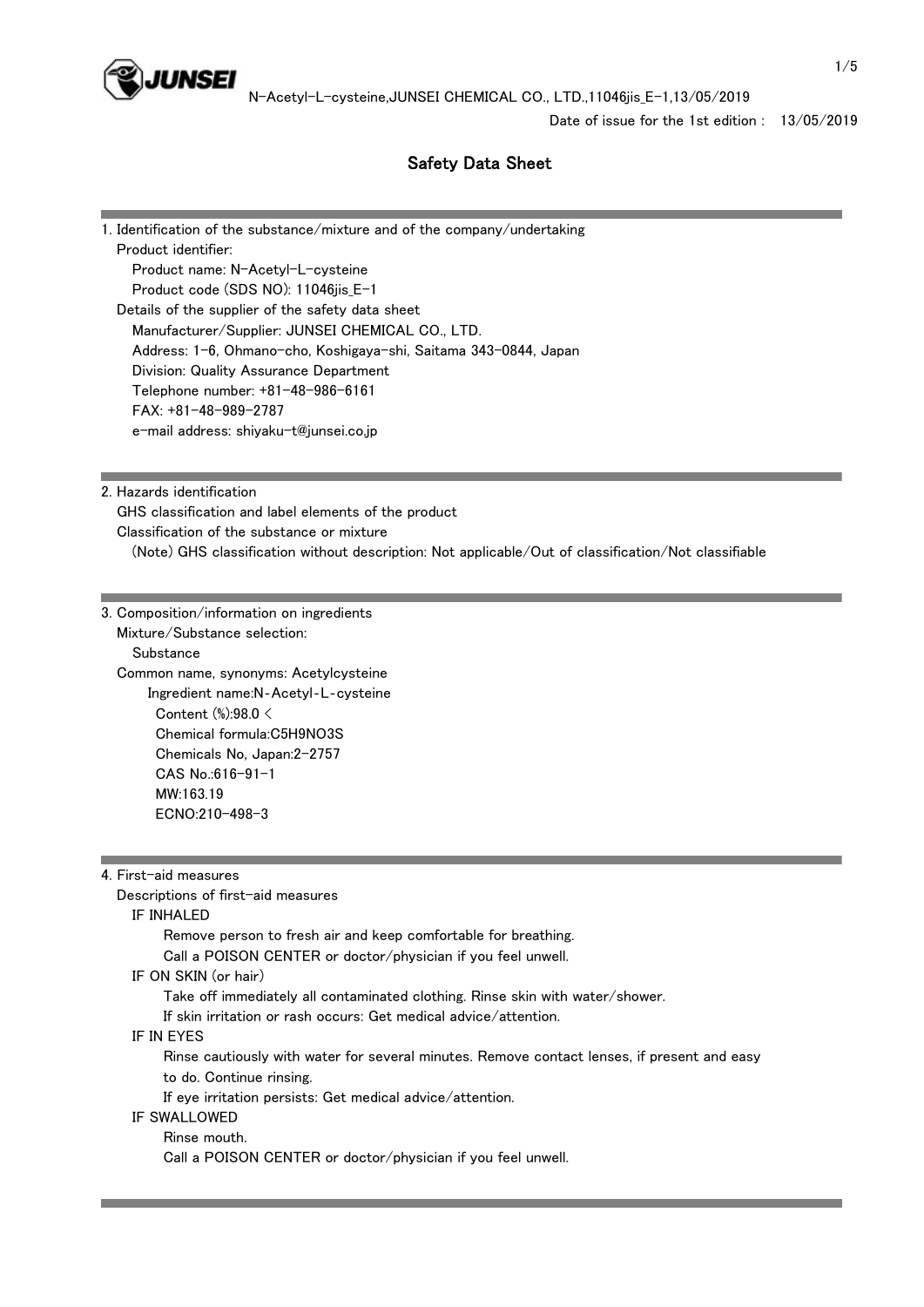

# N-Acetyl-L-cysteine,JUNSEI CHEMICAL CO., LTD.,11046jis\_E-1,13/05/2019

### 5. Fire-fighting measures

Extinguishing media

- Suitable extinguishing media
	- Use appropriate extinguishing media suitable for surrounding facilities.

Specific hazards arising from the substance or mixture

- Containers may explode when heated.
- Fire may produce irritating, corrosive and/or toxic gases.
- Advice for firefighters

Specific fire-fighting measures

Evacuate non-essential personnel to safe area.

- Special protective equipment and precautions for fire-fighters
	- Wear fire/flame resistant/retardant clothing.
	- Wear protective gloves/protective clothing/eye protection/face protection.
	- Firefighters should wear self-contained breathing apparatus with full face peace operated
	- positive pressure mode.
- 6. Accidental release measures
	- Personnel precautions, protective equipment and emergency procedures Ventilate area until material pick up is complete.
		- Wear proper protective equipment.
	- Environmental precautions
	- Avoid release to headsprings, rivers, lakes, ocean and groundwater.
	- Methods and materials for containment and cleaning up
		- Sweep up, place in a bag and hold for waste disposal.
	- Preventive measures for secondary accident
		- Collect spillage.

#### 7. Handling and storage

| Precautions for safe handling                                      |
|--------------------------------------------------------------------|
| Preventive measures                                                |
| (Protective measures against fire and explosion)                   |
| Keep away from heat/sparks/open flames/hot surfaces. - No smoking. |
| Exhaust/ventilator                                                 |
| Exhaust/ventilator should be available.                            |
| Safety treatments                                                  |
| Avoid contact with skin.                                           |
| Avoid contact with eyes.                                           |
| Avoid breathing dust, fume, gas, mist or vapor.                    |
| Safety Measures/Incompatibility                                    |
| Wear protective gloves, protective clothing or face protection.    |
| Use personal protective equipment as required.                     |
| When using do not eat, drink or smoke.                             |
| Conditions for safe storage, including any incompatibilities       |
| Recommendation for storage                                         |
| Store in a well-ventilated place. Keep container tightly closed.   |
| Keep cool. Protect from sunlight.                                  |
| Storage temperature upper limit: 2°C                               |
| Storage temperature lower limit: 10°C                              |
|                                                                    |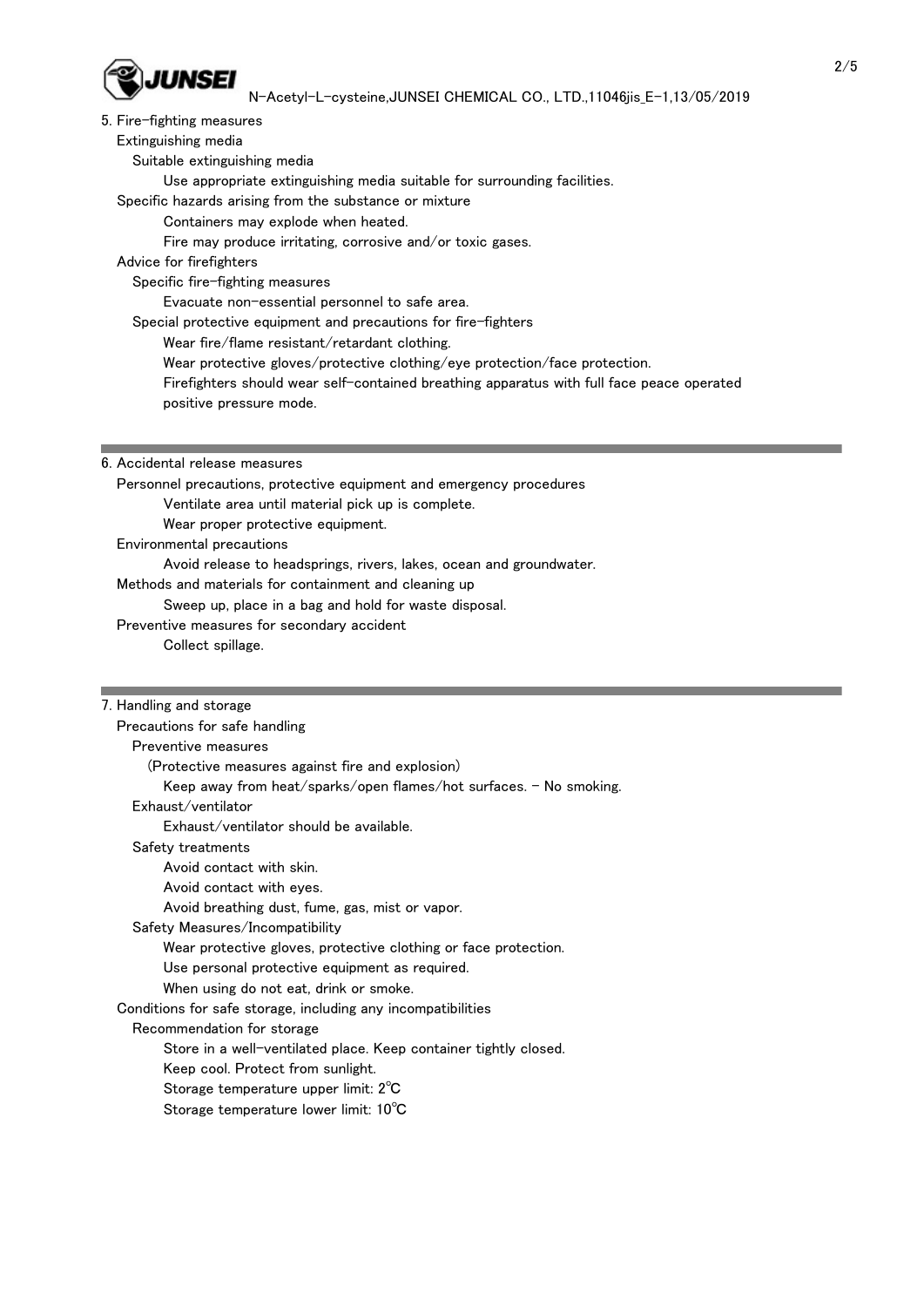

| 8. Exposure controls/personal protection                                         |
|----------------------------------------------------------------------------------|
| Control parameters                                                               |
| No control value data available in MHLW                                          |
| Adopted value                                                                    |
| No Adopted value data available in JSOH                                          |
| Exposure controls                                                                |
| Appropriate engineering controls                                                 |
| Do not use in areas without adequate ventilation.                                |
| Eye wash station should be available.                                            |
| Washing facilities should be available.                                          |
| Individual protection measures                                                   |
| Respiratory protection                                                           |
| Wear respiratory protection.                                                     |
| Hand protection                                                                  |
| Wear protective gloves.                                                          |
| Consult with your glove and/or personnel equipment manufacturer for selection of |
| appropriate compatible materials.                                                |
| Eye protection                                                                   |
| Wear eye/face protection.                                                        |
|                                                                                  |
|                                                                                  |
| 9. Physical and Chemical Properties                                              |
| Information on basic physical and chemical properties                            |
| Physical properties                                                              |
| Appearance: Crystals or crystalline powder                                       |
| Color: White                                                                     |
| Odor: Characteristic odor                                                        |
|                                                                                  |

 pH data N.A. Phase change temperature Initial Boiling Point/Boiling point data N.A. Melting point/Freezing point: 109~110℃ Decomposition temperature data N.A. Flash point data N.A. Auto-ignition temperature data N.A. Explosive properties data N.A. Vapor pressure data N.A. Vapor density data N.A. Specific gravity/Density data N.A. **Solubility**  Solubility in water: Soluble Solubility in solvent: Soluble in alcohol; Practically insoluble in chloroform and ether. n-Octanol/water partition coefficient data N.A.

# 10. Stability and Reactivity

 Chemical stability Stable under normal storage/handling conditions. Conditions to avoid Contact with incompatible materials. Open flames. Heat. Incompatible materials Strong oxidizing agents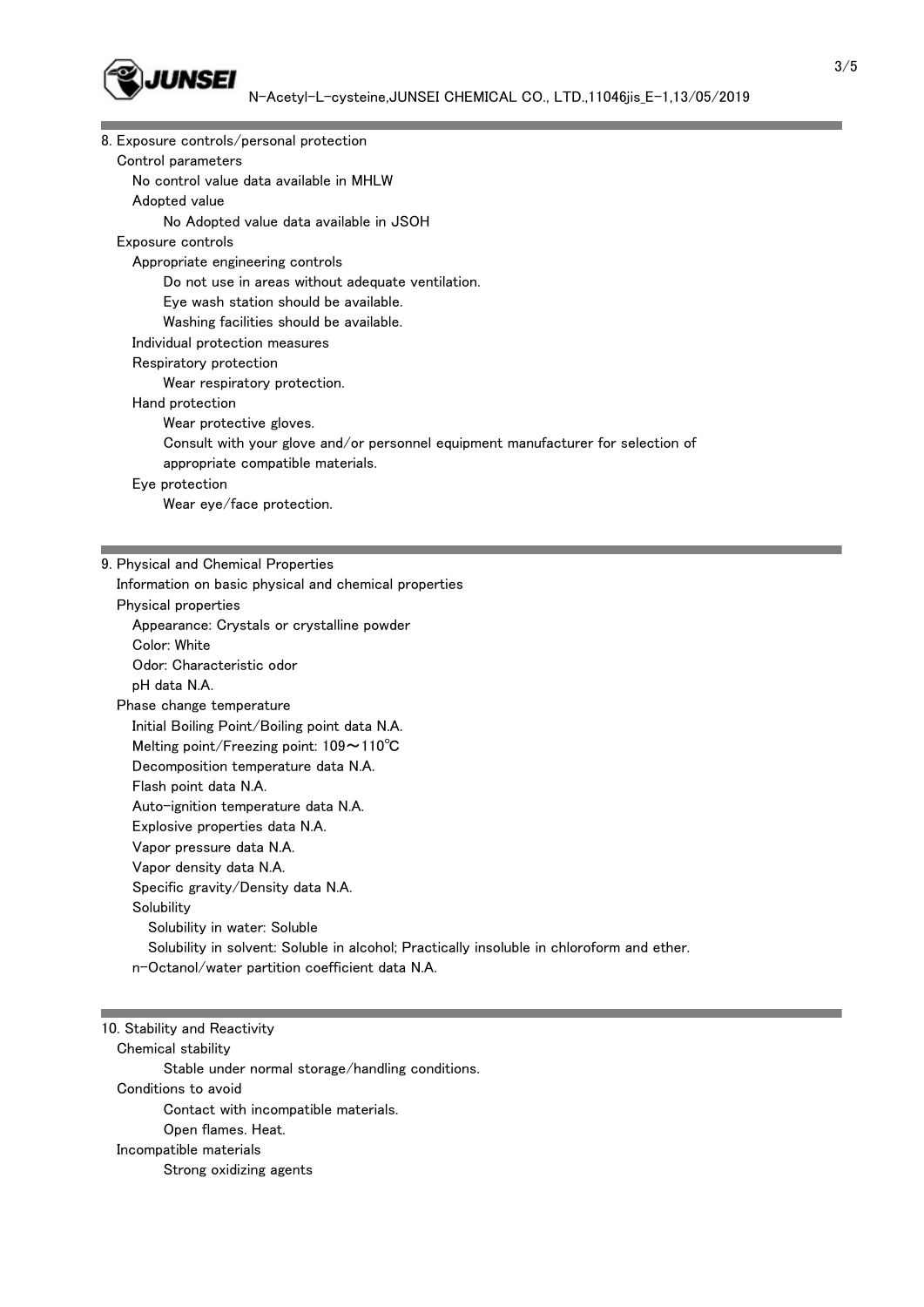

N-Acetyl-L-cysteine,JUNSEI CHEMICAL CO., LTD.,11046jis\_E-1,13/05/2019

 Hazardous decomposition products Carbon oxides, Sulfur oxides, Nitrogen oxides

11. Toxicological Information Information on toxicological effects Acute toxicity Acute toxicity (Oral), Product rat LD50=5050mg/kg (RTECS; ChemIDplus) No Irritant properties data available No Allergenic and sensitizing effects data available No Mutagenic effects data available No Carcinogenic effects data available No reproductive toxicity data available No STOT-single/repeated exposure data available No Aspiration hazard data available

12. Ecological Information

**Ecotoxicity** 

No Aquatic toxicity data available

No Persistence and degradability data available

No Bioaccumulative potential data available

### 13. Disposal considerations

Waste treatment methods

Dispose of contents/container in accordance with local/national regulation.

### 14. Transport Information

 UN No, UN CLASS Not applicable to UN No. Environmental hazards MARPOL Annex III - Prevention of pollution by harmful substances Marine pollutants (yes/no) : no

15. Regulatory Information

 Safety, health and environmental regulations/legislation specific for the substance or mixture Environmental hazards US major regulations **TSCA** 

N‐Acetyl‐L‐cysteine

Other regulatory information

 We are not able to check up the regulatory information in regard to the substances in your country or region, therefore, we request this matter would be filled by your responsibility. Regulatory information with regard to this substance in your country or in your region should be examined by your own responsibility.

 Ensure this material in compliance with federal requirements and ensure conformity to local regulations.

 Regulatory information in this section are limited to intentional ingredient(s) and/or impurities informed by supplier(s).